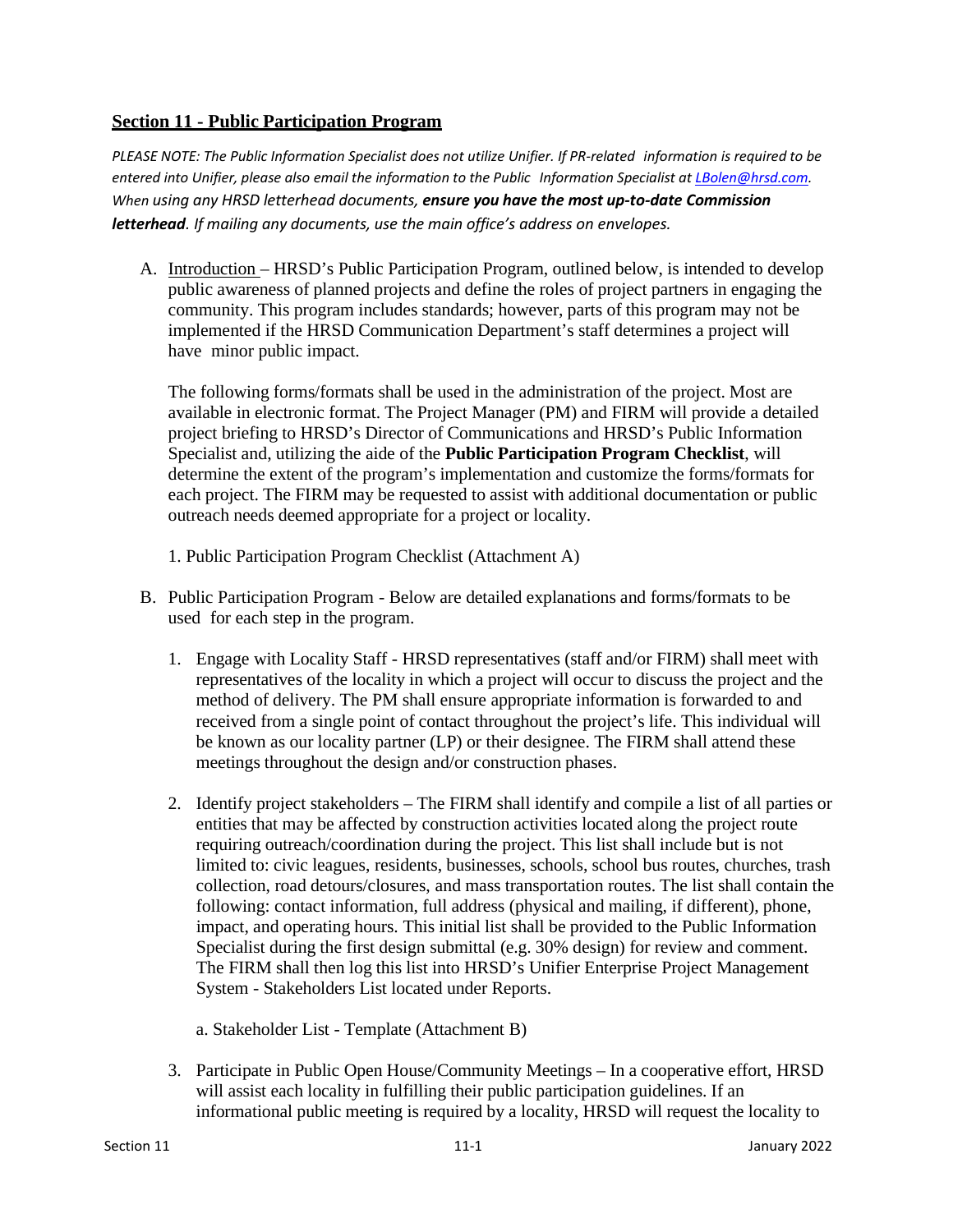establish a date and time and secure a location for the meeting. Utilizing the advertisement submission schedule, ensure the specific advertisement deadlines outlined in the submission schedule will be met allowing time for public response. HRSD's Public Information Specialist or the Director of Communications, in the Specialist's absence, will advertise a Willingness to Hold an Informational Public Meeting (Open House) for a project when a locality requests it. If an additional notification is to be mailed, at the request of the locality, the expectation will be that the locality will print and mail the project notice provided by HRSD to the addresses identified by the locality and in the locality's records (as resident and property owner, if different). HRSD's staff and the FIRM will attend and present the project information in an Open House format. If needed, HRSD representatives (staff and/or FIRM) will also meet with civic leagues or business associations at their request to discuss the project.

- a. Sample Willingness to Hold (Attachment C)
- b. Sample Informational Public Meeting Advertisement (Attachment D)
- c. Open House Notice to the Public Template\* (Attachment E)
- d. Open House Requirements (Attachment F)
- e. Sample Open House Sign-In Sheet (Attachment G)
- f. Sample Open House Comment Card (Attachment H)
- g. Project Display Board see Public Information Specialist for sample boards
- h. Advertisement Submission Schedule (Attachment I)

In response to COVID-19, virtual presentations have been adopted as an alternative to an inperson Open House. The virtual presentation can also be used in addition to an in-person Open House to allow the public to view the information and provide feedback if they cannot attend the in-person Open House.

- i. Virtual Presentation Example (Attachment J)
- j. Virtual Presentation Notice to the Public Template\* (Attachment K)
- 4. Alert Public Officials HRSD's PM or their designee will be responsible for ensuring project information is provided to our assigned LP. The LP will then provide the information in accordance with their internal process. The FIRM may be requested to provide additional information and or respond by phone or in person for this effort throughout the design and construction phases.
- 5. Distribute Project Introductory Notice to Neighbors HRSD's Public Information Specialist, PM and FIRM will work collectively to draft project notices to be distributed to businesses and residences affected by a project. The FIRM is responsible for ensuring the distribution of the HRSD Communication Department's approved notice by the FIRM's staff a month prior to staging or any construction activities. **Work shall not be permitted to begin until these notifications have been distributed a minimum of thirty calendar days in advance**. The FIRM shall log this distribution into HRSD's Unifier Enterprise Project Management System - PR Notifications located under Reports. The coordination of this effort shall occur with the Public Information Specialist, who will coordinate posting this notice to the HRSD project website.
	- a. Project Introductory Notice to Neighbors Template \* (Attachment L)
	- b. Project Introductory Notice to Neighbors Door Hanger Template \* (Attachment M)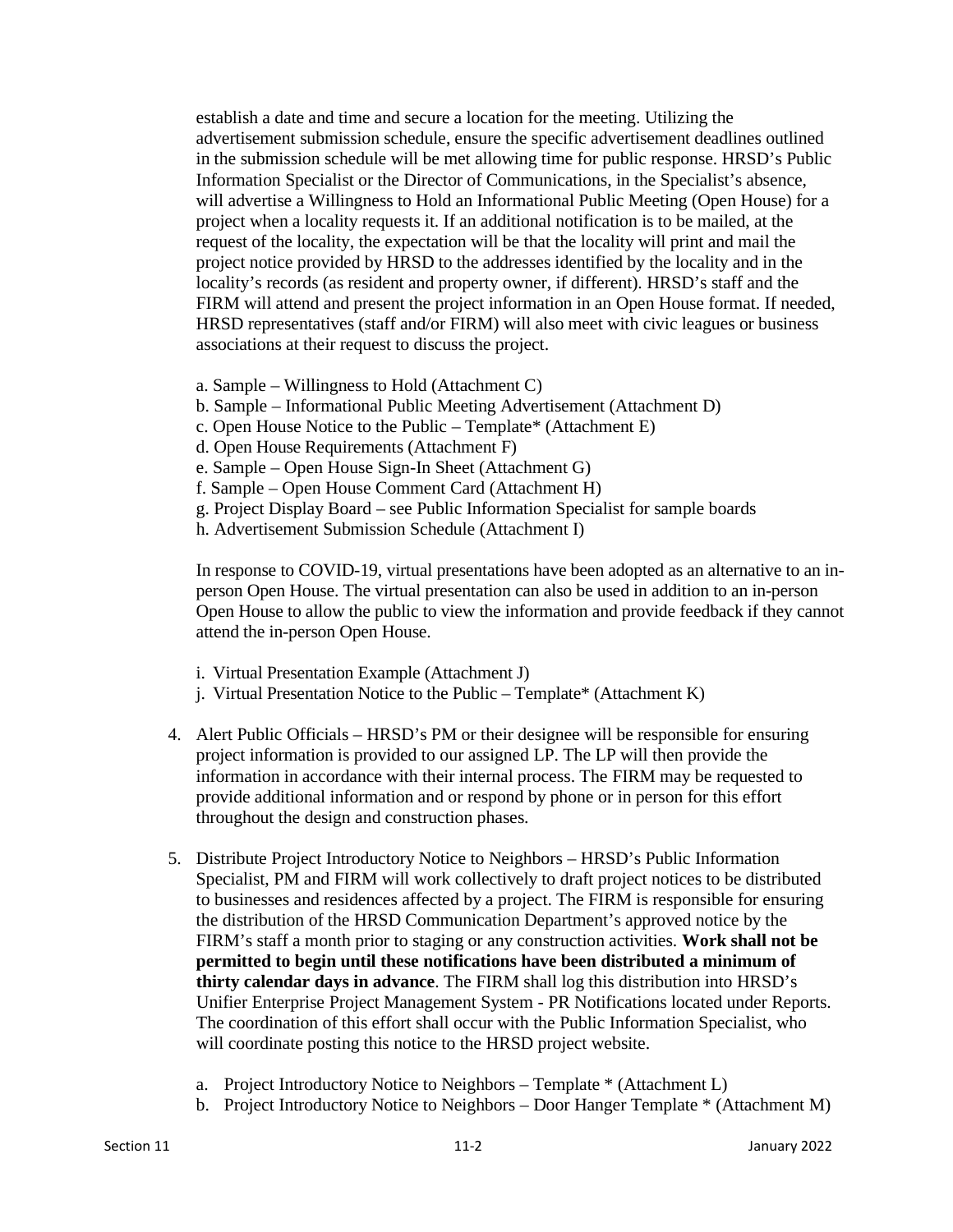- 6. Post Project Signs When working on City assets and when required by the locality to notify the public, standard signs shall be placed at strategic locations in a neighborhood to notify the public that an HRSD project is underway and provide contact information. The Public Information Specialist will design the sign display order, and the contractor shall place the order, pick up, pay for, and install the signage at the site(s) as defined by the Public Information Specialist or the locality prior to the start of construction.
	- a. Sample CIP Project Sign (Attachment N)
	- b. Sample HRSD Standard Signage (Attachment O)
	- c. HRSD Sign & Base Specifications (Attachment P)
- 7. Post Variable Message Boards (VMB) VMB's shall be utilized in areas with high traffic counts, main thoroughfares, and cut-throughs or when deemed necessary to reach a larger audience. The VMBs' shall be set up one to two weeks in advance of any work and located in a manner to advise affected traffic in all directions. In most cases, an accepted three-screen message would detail: [1] the type of work to begin (road work, utility work, overnight work, milling and paving), [2] the expected date range of the work, and [3] additional information if identified (flaggers, lane shift, lane closed). The use of, timing, and messaging of VMBs will be coordinated with the Public Information Specialist and PM.
- 8. Establish a Project Website HRSD will establish a page on its website for each project of specific public interest or impact. The FIRM shall be responsible for compiling the information needed using the HRSD provided templates. The information provided shall include an overview, schedule, the project team and contact information, a list of roads affected and separately, a list of project-specific frequently asked questions and a project map. HRSD's Public Information Specialist and PM will review the information before it is uploaded to the website. **The FIRM shall submit these documents to the Public Information Specialist, the month prior to, and no later than the month of, it being taken to the HRSD Commission for approval.**
	- a. New Project Webpage Template (Attachment Q)
	- b. New Project FAQs Template (Attachment R)
	- c. New Project Map Template (Attachment S)
	- d. Wet Weather/Locality Program Neighborhood Map Template (Attachment T)
- 9. Issue Media Releases HRSD's Director of Communications or the Public Information Specialist, in the Director's absence, will draft media releases and traffic advisories when needed. These will be coordinated with and forwarded to the locality's media contact or designee for their internal distribution and use.
	- a. Media Release Traffic Advisory Example (Attachment U)
- 10. Response to Public and Media Inquiries All media inquiries received shall be directed to contact HRSD's Director of Communications or Public Information Specialist, in the Director's absence. The FIRM shall address any public inquiry with courtesy and then forward to the Public Information Specialist for additional assistance, if needed. HRSD and the FIRM will strive for same day response during business hours and to reply no later than the next business day to after-hours inquiries. The FIRM will be requested to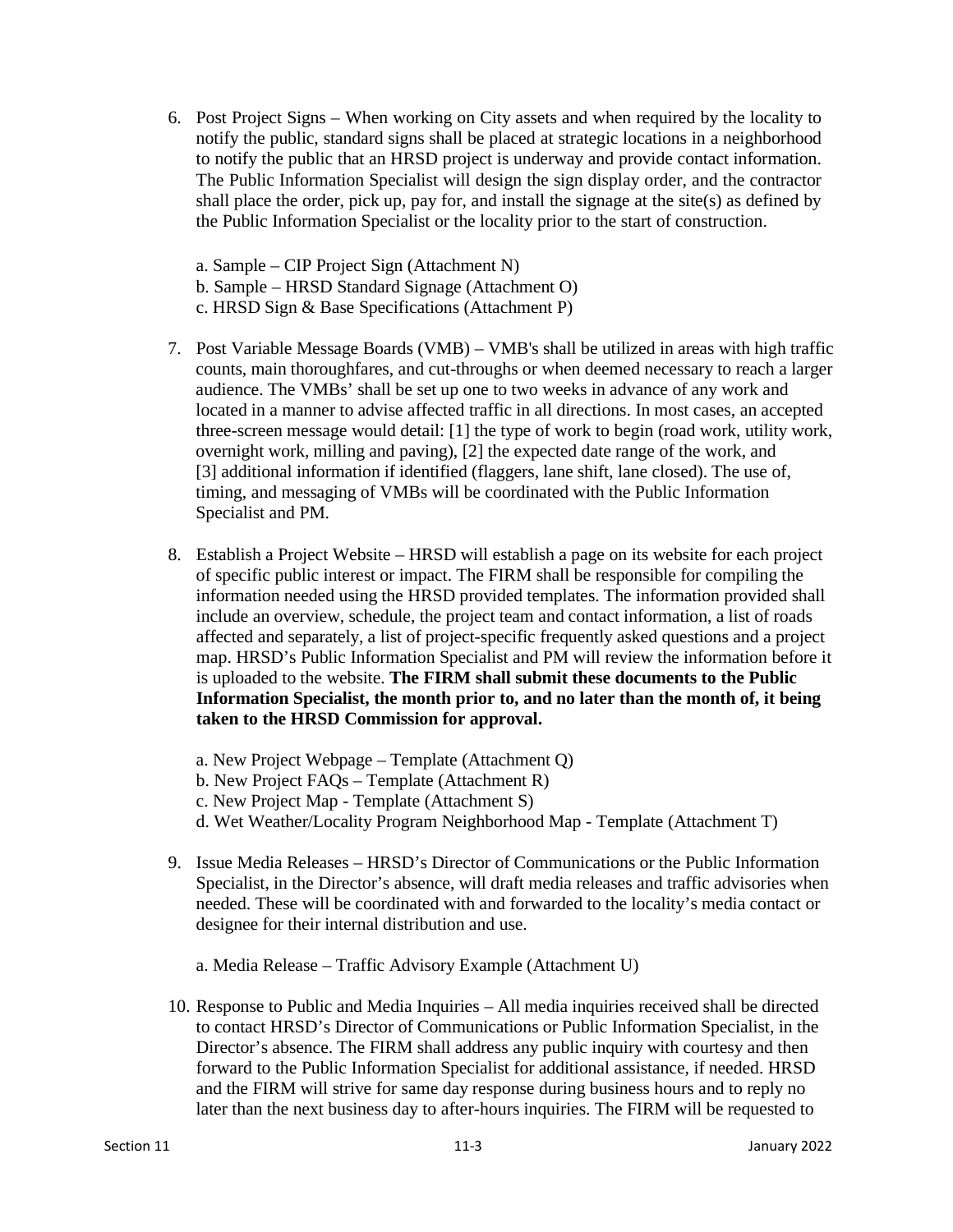provide information and/or respond to the inquiring party by phone, email, or in person for this effort and to track and log these inquires using HRSD's Unifier Enterprise Project Management System – Citizen Inquiry Log located under Reports. The FIRM shall verify all inquiries or concerns have been resolved, recorded, and marked as closed in Unifier Enterprise Project Management System before closing out the project. Media guidance will be provided to the project team by the Director of Communications at the beginning of each project or as requested from the project team. HRSD wallet size media/project inquiry cards will be provided for field staff to carry and provide to the media or any public inquiry beyond their expertise or, are uncomfortable responding to.

a. Media Card Example (Media/ Project Inquiries) (Attachment V)

- 11. Provide Project Updates
	- a. **Website updates shall be completed by the 24th of each month (or the following Monday if the 24th occurs on a weekend) or when there is significant information to share.** Coordinate with the Public Information Specialist and HRSD's PM for an alternate frequency of updates based upon the individual project type and activity. The FIRM shall upload this information using HRSD's Unifier Enterprise Project Management System – Website Update Log located under Reports. HRSD staff will then complete the process. Please note that updated Project Maps should be emailed to the Public Information Specialist.
		- 1) Website Update Unifier Example (Attachment W)
	- b. Website/Social Media Mini Updates may be requested throughout a project during sensitive and highly visible work or once reaching large milestones or completion. Coordinate with the Public Information Specialist and HRSD's PM for the need for these updates and deliverables. When requested by HRSD, these updates shall consist of several photos of the relevant work at the job site, corresponding captions, and a brief (150 words or less), non-technical, simplified explanation of the activity taking place within the photos. This is a non-technical update intended for the general public to keep them informed of the project and shall be worded so the activity can easily be understood by the public.
	- c. Construction Update Notices/Flyers shall be developed by the FIRM, utilizing HRSD's approved templates, and **provided to the Communications Department for review fourteen days prior to any work commencing in the affected area**. **The FIRM shall ensure the distribution of notices to all affected residences and businesses, by the contractor, seven days prior to any work occurring in the affected work area.** Work shall not be permitted to begin until these notices have been distributed, confirmed by HRSD, and the FIRM has logged the notice into HRSD's Unifier Enterprise Project Management System – PR Notifications located under Reports. HRSD staff will post the notices to HRSD's website. Coordination of this effort will take place with the Public Information Specialist and requires HRSD's Communication Department's approval and, if requested, an additional 5 business days to prepare notices.
		- 1) Construction Update Notices Template (Attachment X)